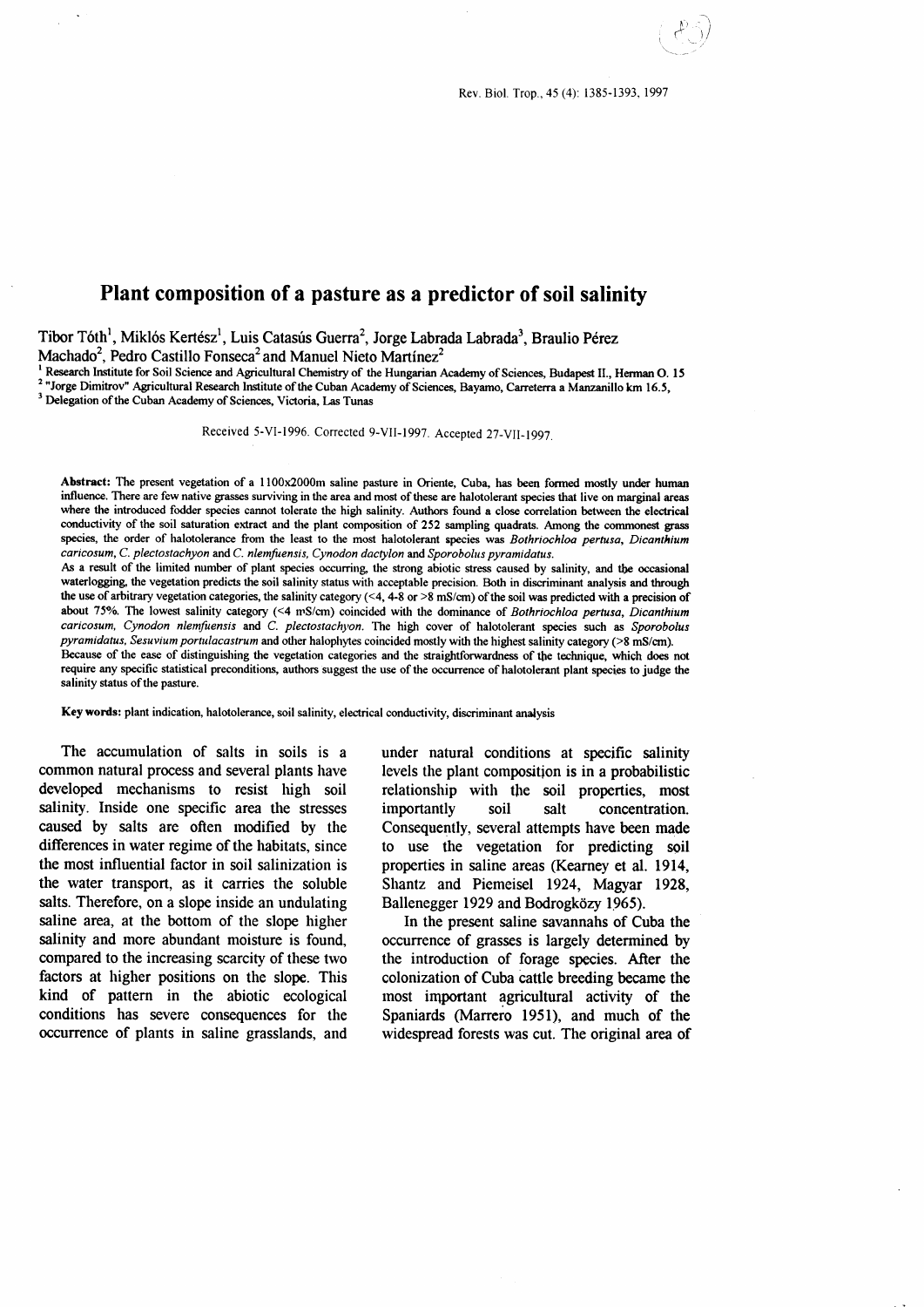savannahs estimated at 5-26% (Borhidi and Herrera 1977), has tripled over the centuries. Since before the arrival of the Spaniards there were no large herbivores living in Cuba the native grasses could not tolerate the newly imposed grazing pressure. The meat producers introduced grasses to improve forage growth, and in consequence, the plant species composition of the grasslands has been transformed. The salinised grasslands are now composed of salt-tolerant introduced grasses and of native grasses, partly originating from coastal areas, which can tolerate the stresses caused by gazing. Up to now no attempts have been made to use the plants of Cuban pastures to predict salinity levels in quantitative terms. Instead, the indicator significance of the plants was considered qualitatively and the opportunities afforded by the quantitative estimation of soil properties, as shown by T6th and Rajkai (1994), Tóth et al. (1994, 1995), Kertész and Tóth (1994), Tóth and Kertész (1996), were not utilised. The purpose of this paper was to describe the vegetation of a saline pasture and to test simple techniques for predicting soil salinity from plant cover data.

### MATERIAL AND METHODS

The study area: The study area is in the Llanura del Cauto-Alto Cedro, in the central eastern zone of the largest plain of the biggest river in the country, the River Cauto, at  $20^{\circ}23'$  N,  $76^{\circ}27'$  W. The climate in this region (see Fig. 1., after Borhidi l99l) is thermobixeric, i.e. during the year there are two dry periods, with a total of 5-6 dry months.

The area surrounding Bayamo is known to be one of the oldest and most important pastures of Cuba (Ribera 1757). The history of the study area includes periods of cropping alternating with grazing. Nowadays, the area is covered by grassland with some scattered trees, so it is representative of the most wide-spread artificial grasslands, where the previous vegetation has been intentionally and almost completely destroyed. Some plants, such as Cynodon dactylon and Dicanthium caricosum, are species typical of artificial monocultural pastures. From among the grasses introduced, the species Pennisetum purpureum (this is the most abundant),  $\dot{C}$ ynodon nlemfuensis and  $C$ . plectostachyon can still be found.

Field and laboratory techniques: The study site is a I100 by 2000 nr rectangle in a large pasture (a fenced plot managed and utilized only for cattle grazing) with some farmhouses and sparse groups of trees. The area slopes towards the River Jiguani. The study site is too large to fit inside one management unit, but crosses several fences, and this increases the complexity of the vegetation. The field measurements were carried out in January 1995 on six days of field work during a period of eleven days. The 252 sampling points were placed in a 100 by 100 m grid. The elevation of the sampling points (between 77 and 87 m) was read from a l:10,000 scale topographic map.



Fig 1. The climate diagram of a nearby meteorological station at Bayamo

The electrical conductivity (EC) measurements were carried out with a portable, direct current 4-electrode field conductivity meter, arranged in fixed array (Rhoades and Miyamoto 1990). At the sampling points EC was measured in three replicates inside one square metre by inserting the electrodes to a depth of 13 cm (to measure EC 0-40 cm) in the soil. Plant cover percentages were estimated for all species found in 0.5 x 0.5 m quadrats located in the centre of the surveyed I square metre at each grid point. This small quadrat size was chosen because inside the large patches of the pasture the vegetation was fairly homogeneous. Besides the quadrat records, all species found across the pasture were listed. Saturated soil paste was prepared according to Richards (1954), then centrifuged and decanted to give a saturation extract. The EC of the saturation extract was measured with a pocket EC meter. Based on the EC measured in the saturation extract and the EC measured with the field meter a calibration regression equation was calculated  $(R=0.91)$ , with which the field values were transformed; therefore, all the EC values reported are expressed as the EC of the saturation extract for a soil depth of 0-40 cm.

Prediction of soil salinity based on vegetation data: Discriminant analysis and arbitrary categorisation of the quadrats was applied to predict soil salinity categories based on plant species coverage data. Discriminant analysis (DA) is a technique closely related to multiple regression analysis, which provides information on the predictability of which class individual cases belong to. DA quantifies the degree of separability of the established categories when the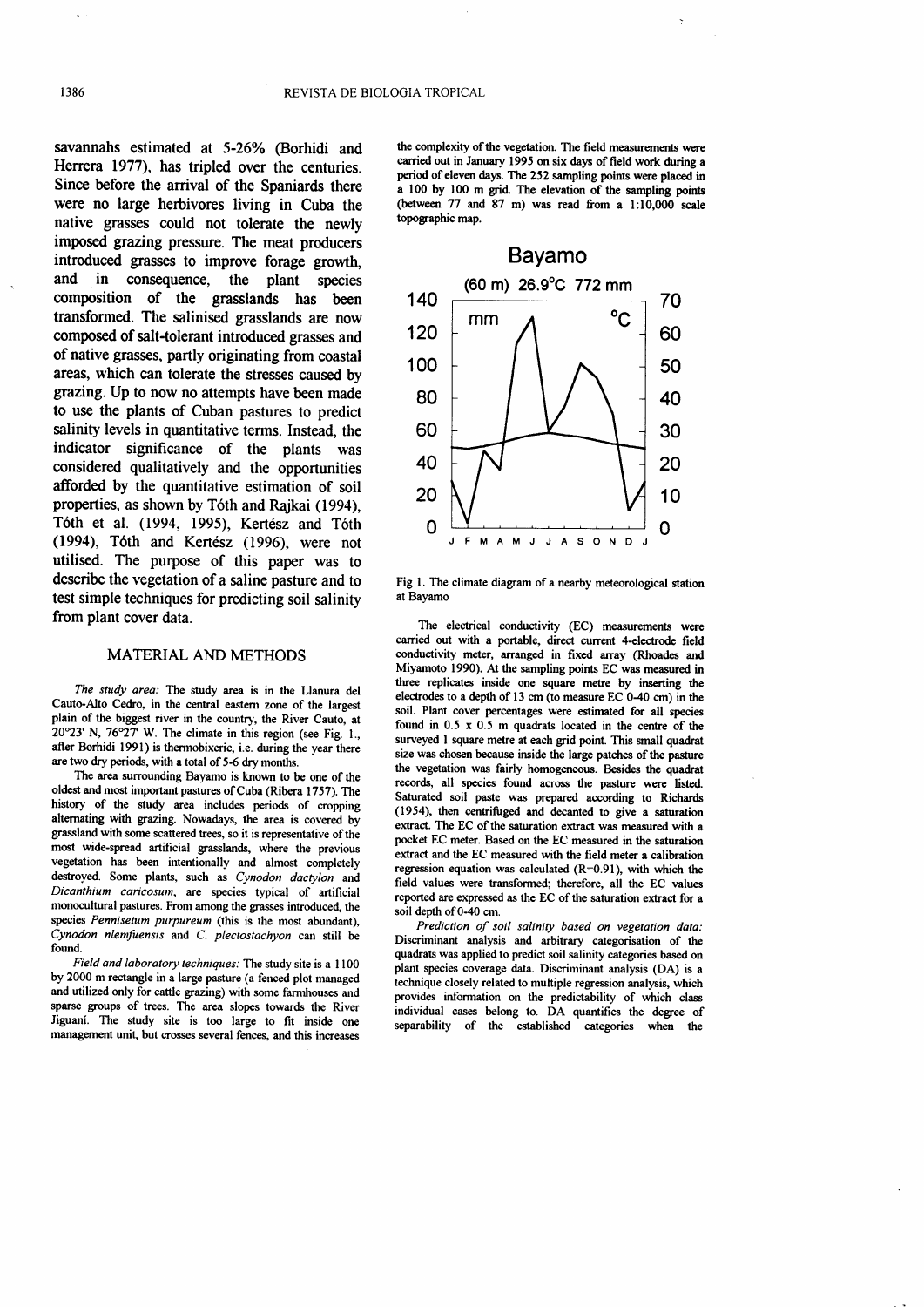categorisation is made with the linear combination of variables. The prediction performance is expressed in terrns of classification precision, i.e. the ratio of diagonal frequencies of the classification matrices to the total frequancy. This ratio is also reported in the case of homogeneous matrices with the same marginal frequencies, i.e. when there is no prediction, and the  $\chi^2$  measure of homogeneity is used, which is a more sensitive indicator of the prediction performance.

## RESULTS & DISCUSSION

### The composition of the vegetation of the pasture

#### Main grass species

Bothriochloa pertusa (L.) A Camus is a native grass in Central and Southern Asia and India (Maheshwari 1963, Nair 1978, Bhandari 1978), and is widespread in tropical Africa, and in Arabia. In soils degraded by erosion it is very useful for revegetation (Whyte et al. 1967). It shows high adaptability to dry areas and many kinds of soils (Funes 1979) and can be established very easily. It was introduced into the southem part of North America and the West Indies (Pohl 1980). In Cuba it grows among the ruderal vegetation; it is an aggressive plant and tolerates a certain degree of soil salinity. It is useful as a ley species and also in pastures.

Dicanthium caricosum (L.) A. Camus has an optimum pH range of 6-7.5 and grows well in all kinds of savannah soils (Pastos y forrajes 1964). It originates from India, Burma and other regions of Southeast Asia and spread to Cuba in a period not known. This plant is aggressive, and endures drought and overgrazing. It is a useful plant in soil conservation (Pastos y forrajes 1964) and is esteemed as a good forage plant (Havard-Duclos 1968, Whyte et al. 1967), though Funes (1979) emphasises its poor growth in dry periods. In Cuba it grows spontaneously among other ruderal species.

Cynodon nlemfuensis Vander and C. plectostachyon (Schum.) are species which originate from South Africa. In the research plot they occurred on disturbed spots, such as shaded areas under trees where the cattle rest, and they have also been planted. Later in the text the term Cynodon nleumfesis is used to include C. plectostachyon, since the ecological requirements of the two species are similar.

Cynodon dactylon (L.) Pers probably originates from Africa. It is now cosmopolitan and there are several varieties distributed in Cuba (Funes 1979). It has a relatively profound root systan, and is capable of resisting both moderate soil moisture deficit (Havard-Duclos 1968) and inundations (Pastos y fonajes 1964). The reported avoidance of acidic soils by this plant is controversial (Pastos y forrajes 1964, Havard-Duclos 1968), but there is a consensus regarding its resistance to medium or slight salinity (Havard-Duclos 1968).

Chloris barbata (L.) Sw resists medium or slight salinity (Havard-Duclos 1968) and grows on lower lying areas. It is esteemed as a suitable forage plant in Brazil (Havard-Duclos 1968), but Roshevits (1980) cites it among the important fodder grasses. From Mexico and the West Indies to Argentina it is a conunon weed (Hitchcock 1936). It is also found in Africa, Asia (Maheshwari 1963, Bhandari 1978), Australia and the Pacific Islands (Hafliger and Scholz 1980). According to Ricardo et al. (1990) and Pouyú et al. (1992) this species originates from tropical Anrerica, and has pioneer intrapophyte

characteristics in plant succession, i. e. it is a species which shows an explosive increase in individual plant number when there is an ecological change.

Sporobolus pyramidatus (L.) Konth is spread from the southwestern part of the USA to Argentina, West Indies and the Bahama islands in sodic or sandy soils close to the sea coast (Hitchcock 1936, Howard 1979). This genus is known for its resistance to high salinity (Havard-Duclos 1968), sodicity and inundation (Gay and Duyer 1980). In Cuba it was collected in halophilic plant communities (León 1946).

Paspalum distachyon Poit lives in dry or wet saline or sodic soil, typically close to the sea coast (Hitchcock 1936). This is a native plant species in the West Indies from the island of Cuba to the island of Dominica (Howard 1979).

#### Main non-gramineous plant species

Spilanthes urens Jacq. (Asteraceae) is an indigenous plant of America (Mexico, Colombia, Brazil, Cuba, Jamaica, Hispaniola and Cayman Islands). It prefers moist areas (Liogier 1964). It is locally used as anodyne for toothache (Roig 1988).

Desmanthus virgatus (L.) Willd. (Mimosaceae) is a native plant in tropical and subtropical regions of the New World from Florida to Argentina. It was also reported from Punjab, India (Nair 1978). It is a palatable fodder species, is agressive, persistent, tolerates heavy grazing and shows fast regrowth (National Academy of Science 1979).

Sesuvium portulacastrum L. (Aizoaceae) is found on saudy and rocky beaches in the West Indies, the Southeastern part of the USA, and the tropical regions of both hemispheres. It is edible and is sold in the markets of India and China (Sauget and Liogier 1951). Bhandari (1978) did not find it in North-Western Rajasthan, where it was reported earlier, but it is wide spread in other areas of India.

Trianthema portulacastrun L. (Portulacaceae) was also reported from India (Maheshwari 1963, Nair 1978). Bhandari ( 1978) considers it to be a pantropical weed.

Heliotropium curassavicum L. (Boraginaceae) grows on the coasts of America, Africa, Australia and Southern Europe (Sauget and Liogier 1957).

#### Less frequent species

Other, less frequent herbaceous plants were Achrydanthes aspera L. (Amaranthaceae), Chamaesyce berteriana (Balbis) Millsp. (Euphorbiaceae), Clitoria speciosa Cav. (Fabaceae), Crotalaria retusa L. (Fabaceae), Dactylocthenium aegyptium (L.) Willd. (Poaceae), Dicanthium annulatum (Forsk.) Stapf. (Poaceae), Echinochloa colona (L.) Link. (Poaceae), Hymenocallis arenicola North. (Amaryllidaceae), Melochis pyramidata L. (Tiliaceae), Sida espinosa L. (Malvaceae) and Wissadula periplocifolia (L.) Presl. (Malvaceae).

Native woody plants were Brosimum alicastrum Sw. (Moraceae), the endemic Bourreira cuneifolia Schulz (Boraginaceae), Caesalpinea vesicaria L. (Caesalpinaceae), Canella winteriana (L.) Guertn. (Canellaceae), Copernicia yarey Burret. (Arecaceae), Guazuma tomentosa H. B. K. (Sterculiaceae), Harrisia eriophora (Pfeiff.) Britt. (Cactaceae), Melicocca bijuga L. (Sapindaceae), Pithecellobium saman (Jacq.) Benth. (Mimosaceae) and Switenia nnhagoni (L.) Jacq. (Meliaceae).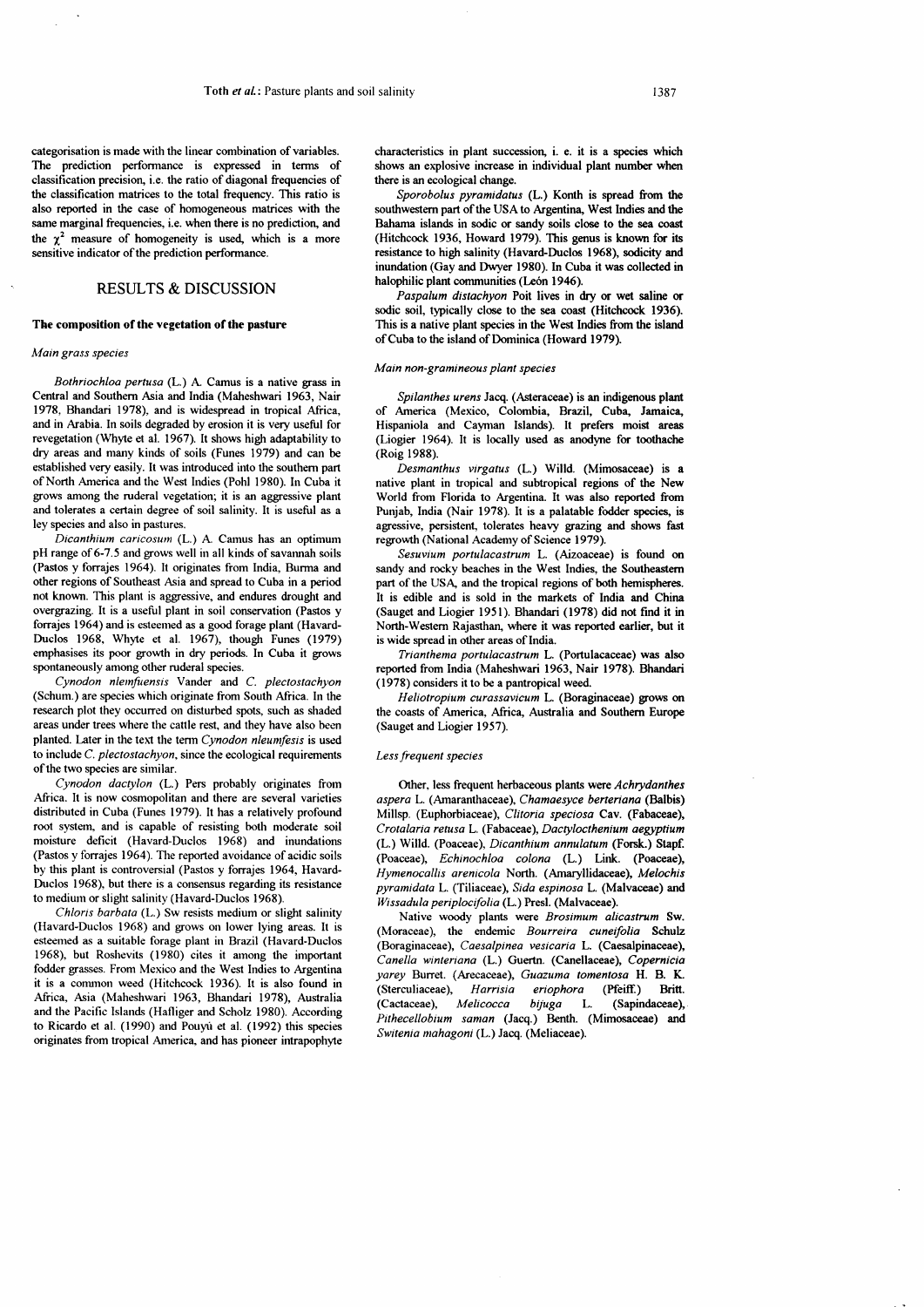Introduced woody plants were Barysylum inerme (Roxb.) Pierre (Caesalpinaceae), Delonix regia (Bojer.) Raf. (Caesalpinaceae), Ficus sp. (Moraceae), Gliricida sepium (Jacq.) Steud. (Fabaceae), Leucaena leucocephala (Lam.) de Wit (Mimosaceae), Pithecellobium dulce Benth. (Mimosaceae), Tabebuia crassifolia Britton (Bignoniaceae). Tabebuia angustata Britt. (Bignoniaceae) and Terminalia catappa L. (Combretaceae).



Fig. 2. Occurrence of the most important plants in relation to the soil salinity of the quadrats

Introduced poisonous or spiny species were Acacia farnesiana (L.) Willd. (Mimosaceae), Calotropis procera (Ait.) Ait. (Asclepiadaceae), Cryptostegia grandiflora R. Br. (Asclepiadaceae), Dichrostachys cinerea Wight and Arm. (Mimosaceae), Jatropha gossypifolia L. (Euphorbiaceae), Malpighia cnide Spreug. (Malpighiaceae), Mimosa pudica L. (Mimosaceae), Pisonia aculeata L. (Nictagiaceae) and Urechites lutea (L.) Britt. (Apocynaceae).

Representatives of the rapidly vanishing vegetation of the area, found sparsely at the time of the survey, were Bucida buceras L. (Combretaceae), Bursera simaruba (L.) Sarg. (Burseraceae), Cordia collococa L. (Boraginaceae), Crescencia cujete L. (Bignoniaceae), Ehretia tinifolia L. (Boraginaceae), Prosopis juliflora (Sw.) P. D. C. (Mimosaceae), which is one of the most popular fuel trees in the afforestation of sodic and saline soils in India according to Singh et al. (1994), and Zantoxylum fagara (L.) Sarg. (Rutaceae).

In brief, the list of species shows that the present vegetation is secondary, resulting from various processes, such as clear-cutting, ploughing and pasturing. Some plants are reminescent of the original vegetation type.

# Origin of the plant species found in different soil salinity ranges

The salinity range of 252 observations was divided according to the classes suggested by Richards (1954) as shown in Table 1 and Fig. 2. In the case of the first class, when EC is less than 4 mS/cm, yields of very sensitive crops may be restricted. When the EC of the saturation extract is between 4 and 8 mS/cm the yields of many crops are restricted. When EC is greater than 8 mS/cm only tolerant crops yield satisfactorily. Table 1 shows the origin of the most common plants found in the pasture.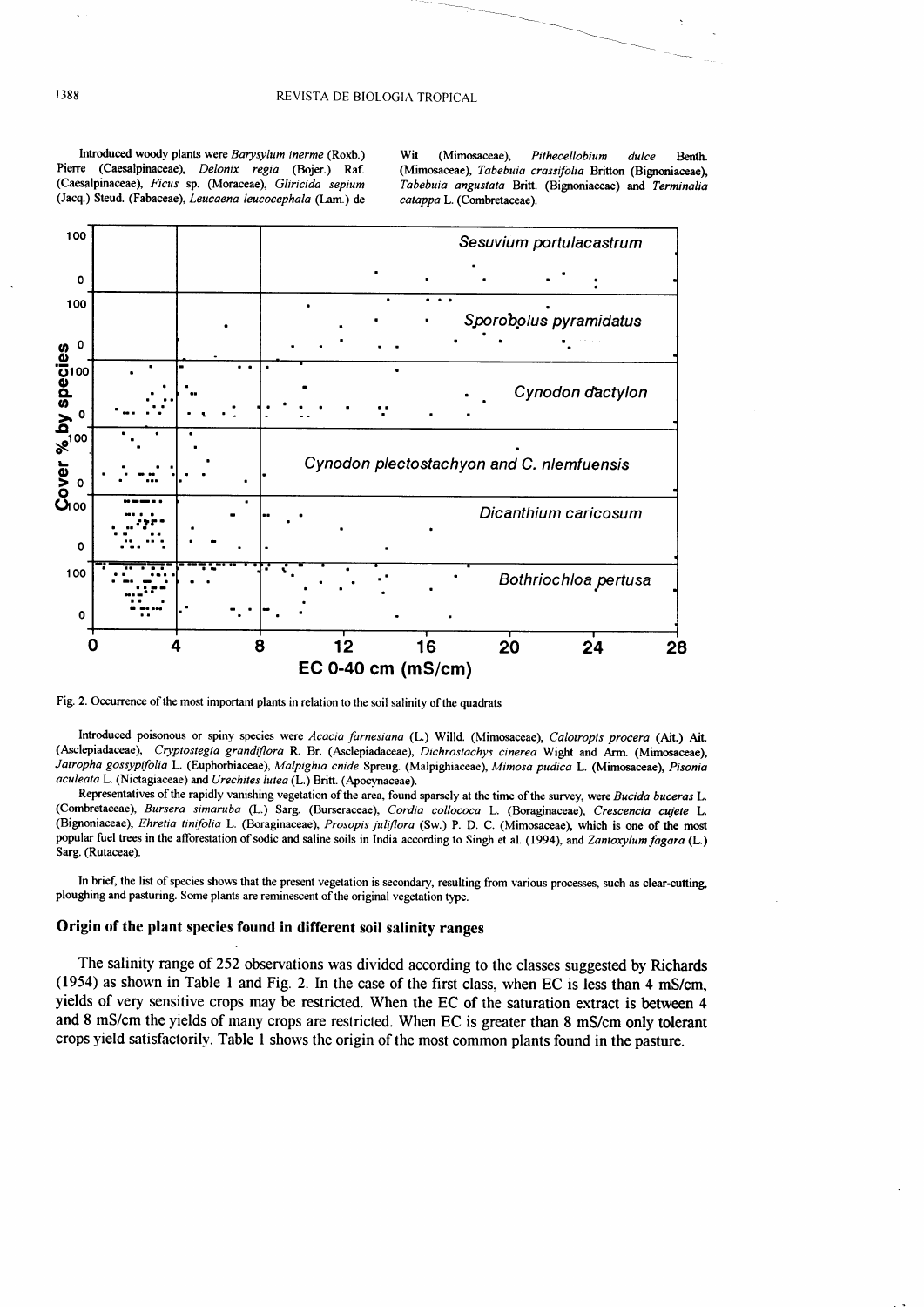#### TABLE 1

The most frequent plant species in the studied pasture and their occurrence in sampling quadrats according to soil salinity categories

| Species                                   | Origin <sup>*</sup> | <b>Habitat</b> <sup>5</sup> | Soil salinity category (mS/cm) |         |    |
|-------------------------------------------|---------------------|-----------------------------|--------------------------------|---------|----|
|                                           |                     |                             | $\leq$ 4                       | $4 - 8$ | >8 |
| Gramineaceae                              |                     |                             |                                |         |    |
| Bothriochloa pertusa                      |                     | h                           | 127                            | 36      | 31 |
| Dicanthium caricosum                      |                     |                             | 59                             | 9       | 10 |
| Cynodon nlemfuensis                       |                     |                             | 21                             |         |    |
| Cynodon dactylon                          |                     | h                           | 17                             | 16      | 23 |
| Chloris barbata                           | N                   | н                           |                                |         |    |
| Sporobolus pyramidatus                    | N                   | н                           | 0                              |         | 9  |
| Paspalum distachyon                       | N                   | н                           | 0                              | 0       | 6  |
| Other species                             |                     |                             |                                |         |    |
| Spilanthes urens (Asteraceae)             | N                   | hw                          |                                | 0       | 10 |
| Desmanthus virgatus (Mimosaceae)          | N                   |                             | 21                             |         |    |
| Sesuvium portulacastrum (Aisoaceae)       | N                   | н                           |                                |         |    |
| Trianthema portulacastrum (Portulacaceae) | N                   | н                           | 0                              |         |    |

<sup>#</sup> I - Introduced: N - Native.

<sup>5</sup> h - Halotolerant; H - Halofrequent; w - Hygrofrequent.

Table 1 shows the distribution of the most common plant species between the different soil salinity categories. Among the plants shown in the table there were records of only one planted species in the area, Cynodon nlemfuensis. It is certain that Cynodon dactylon, Bothriochloa pertusa and Dicanthium caricosum were introduced into Cuba on purpose. The origin of **Chloris** barbata. Paspalum distachyon, Desmanthus virgatus, Sesuvium portulacastrum and Trianthema portulacastrum is not certain, because all these were also reported from Asia. The introduced grass species were dominant in the less saline categories. Based on the relative abundance of these species in the quadrats, the following order of occurrence in the salinity categories was found from the smallest to the highest salinity: Dicanthium caricosum. Bothriochloa pertusa, Cynodon nlemfuensis, **Desmanthus** virgatus. Cynodon dactylon, **Chloris** barbata, Paspalum distachyon. Spilanthes urens and Sporobolus pyramidatus.

The species found to be halofrequent are not necessarily halophytes. It should be emphasised that the use of plants for soil salinity mapping does not require that these plants should be true

halophytes. It is only assumed that they are in equilibrium with the soil properties and show a close statistical correlation with the values of the soil properties which are intended to map.

# Electrical conductivity ranges of plant species

Fig. 2 shows the ranges in which several frequent plant species were recorded during the survey. The limits of the salinity categories have been marked for ease of orientation.

seeded species Only the Cynodon plectostachyon and C. nlemfuensis were limited to the low salinity quadrats. Sesuvium portulacastrum and Sporobolus pyramidatus did not show up in low salinity quadrats; these were typical of the highest salinity range. In the transitional area towards the meadows along the River Jiguani these plants formed scarcely vegetated patches, often with obvious marks of occasional surface runoff. The three introduced, but not sown species in the figure (Cynodon dactylon. Dicanthium caricosum and Bothriochloa pertusa) showed tolerance of low and intermediate salinity levels. The distribution of the elevation and plant coverage data among the EC classes is shown in Table 2.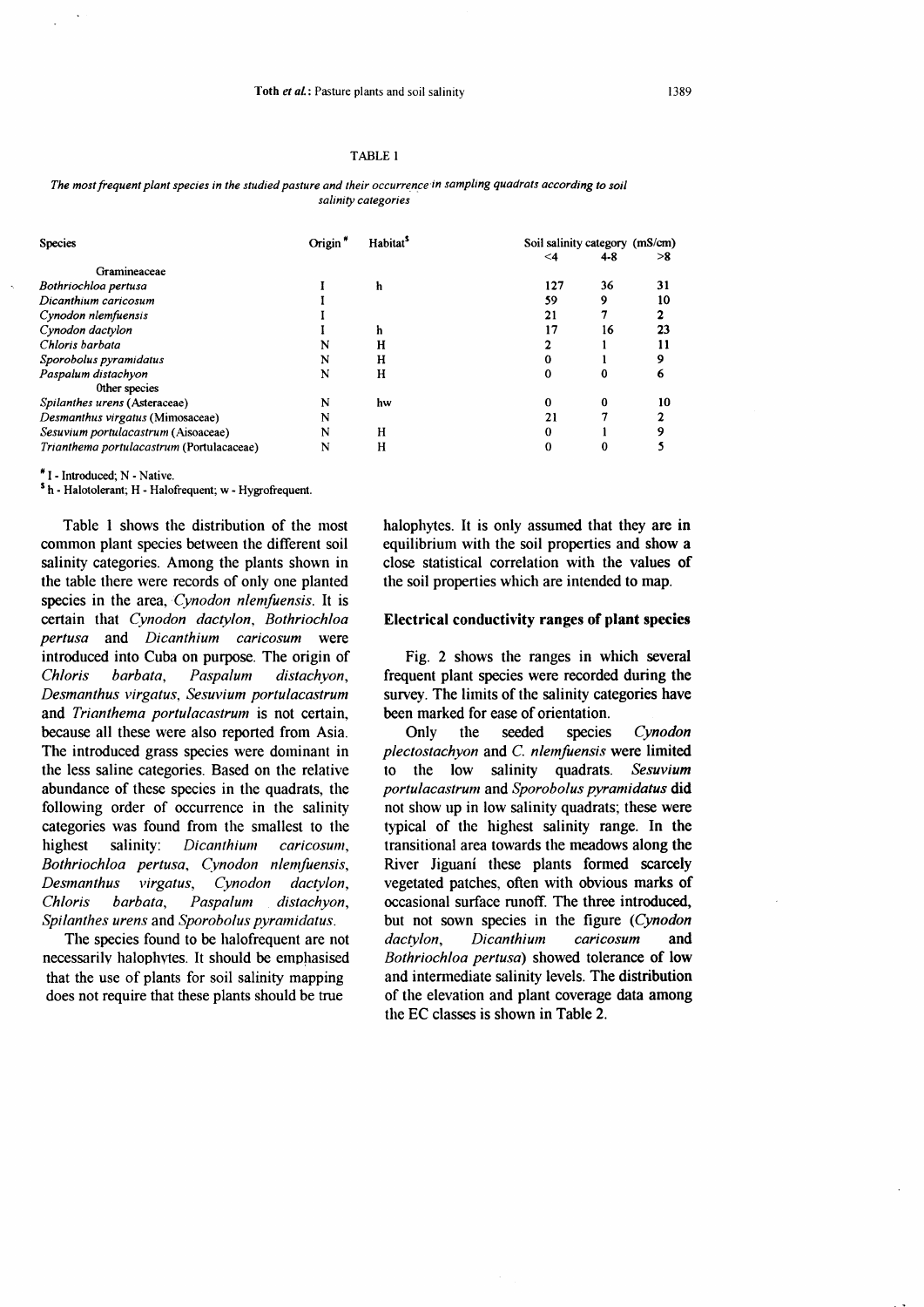### TABLE 2

The means and standard deviations (StD) of elevation and the cover of the most important plant species in the soil salinity categories

| Soil salinity category (mS/cm) | $\leq 4$       |      | $4 - 8$ |      | >8   |      |
|--------------------------------|----------------|------|---------|------|------|------|
|                                | Mean           | StD  | Mean    | StD  | Mean | StD  |
| Elevation (m)<br>Cover %       | 81.8           | 2.2  | 80.2    | 2.1  | 77.6 | 2.1  |
| Bothriochloa pertusa           | 65.6           | 38.1 | 65.1    | 39.6 | 31.4 | 36.8 |
| Dicanthium caricosum           | 23.2           | 34.9 | 7.8     | 20.4 | 5.9  | 16.1 |
| Cynodon dactylon               | 3.8            | 13.9 | 16.6    | 30.0 | 14.5 | 26.0 |
| Chloris barbata                | 0.3            | 3.3  | 0.1     | 0.8  | 1.6  | 3.9  |
| Sporobolus pyramidatus         | 0.1            | 1.6  | 0.9     | 6.1  | 15.9 | 26.7 |
| Paspalum distachyon            | 0.0            | 0.0  | 0.0     | 0.0  | 1.6  | 5.6  |
| Spilanthes urens               | 0.0            | 0.0  | 0.0     | 0.0  | 2.4  | 7.2  |
| Desmanthus virgatus            | 0.8            | 2.7  | 2.2     | 4.8  | 0.3  | 1.6  |
| Sesuvium portulacastrum        | 0 <sub>0</sub> | 0.0  | 0.0     | 0.2  | 2.9  | 8.6  |
| Trianthema portulacastrum      | 0.0            | 0.0  | 0.0     | 0.0  | 1.3  | 5.0  |

Only four plant species had mean coverages greater than 10 %. Bothriochloa pertusa and Dicanthium caricosum behaved similarly, both had a rough tendency of decreasing cover percentage as the salinity increased. Bothriochloa pertusa had a much higher cover percentage than Dicanthium caricosum. The halofrequent species Sesuvium portulacastrum, Trianthema portulacastrum, Sporobolus pyramidatus and Chloris barbata had their maximum cover in the highest category of salinity. All the other plants in Table 2 had their maximum cover in the intermediate category of salinity.

# Discriminant analysis for the prediction of the range of soil salinity based on plant composition

In discriminant analysis (DA) the classes of electrical conductivity (EC) were predicted by elevation and non-transformed percentages of plant cover. Table 3 shows the classification matrix of DA for the EC classes. The good matches are shown on the upper left - lower right diagonal, that is, out of l5l cases with EC lower than 4 mS/cm, the discriminant functions, calculated using elevation and plant cover data, classified 120 cases as being such; 27 out of 43 cases were properly classified for the 4-8 mS/cm class and 38 out of 58 for the class with  $>8$ 

mS/cm values, giving a total of 185 on the diagonal, representing an  $185/252=73%$  correct classification. This is much higher than the random distribution would be (42%).

#### TABLE 3

Results of discriminant analysis, using plant cover and elevation data as predictor variables, to classify quadrats into soil salinity categories

|             | Cases | Actual group No. of Predicted classification<br>(mS/cm) |               |     |  |
|-------------|-------|---------------------------------------------------------|---------------|-----|--|
|             |       |                                                         | $< 4$ $4 - 8$ | > 8 |  |
| $<$ 4 mS/cm | 151   | 120                                                     | 30            |     |  |
| $4-8$ mS/cm | 43    | 14                                                      | 27            | 2   |  |
| $>8$ mS/cm  | 58    | 4                                                       | 16            | 38  |  |

Percent of cases correctly classified: 73% (in the case of homogeneous distribution: 42%;

measure of homogeneity: 178.9)

The precision of prediction ranged from  $27/43=63%$  for the intermediate salinity category, to  $120/151=79%$  for the lowest salinity category, that is, the precision was better in the extreme (low and high salinity) categories.

# Use of arbitrary vegetation categories for the prediction of ranges of soil EC

In DA the individual cover percentage data of each plant and the elevation data were entered into the discriminant functions to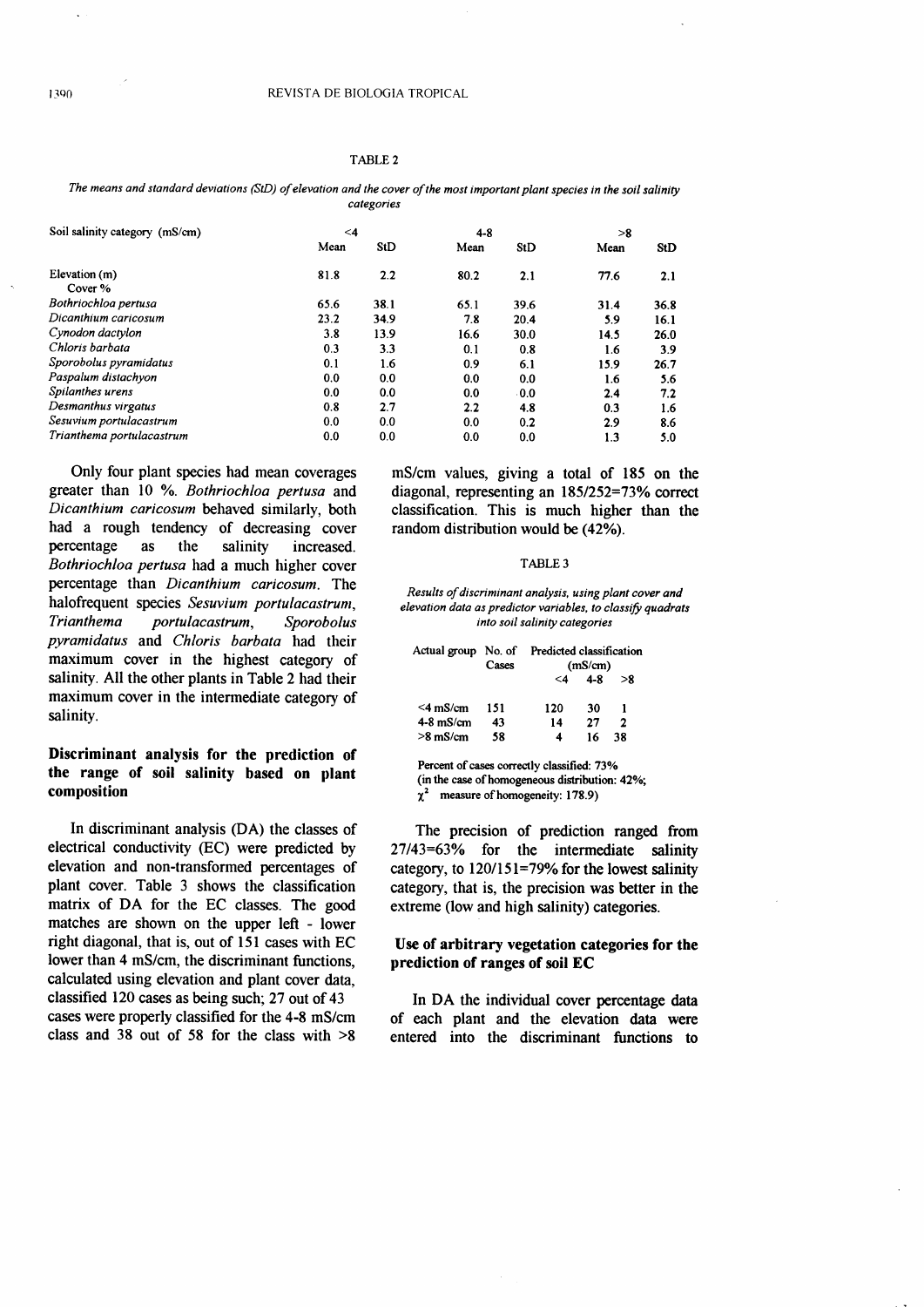predict the salinity category membership of the quadrats. The precision is the best which can be achieved with these data. A much simpler approach is to classify the vegetation into categories depending on the plant species present and to use these as predictors of soil salinity status. The aim was thus to create plant categories that comprise the plant species on the basis of their salt tolerance.

The following categories were created based on the relative percentage cover of selected species compared to the total plant cover found, listed in increasing order of halotolerance:

Bot-Dic = 100% Bothriochloa pertusa, or 100% Dicanthium caricosum, or B. pertusa and D. caricosum > 50% or Cynodon nlemfuensis > 0 % with  $(B. + D.$  caricosum) < 50 %

 $Cynod = Cynodon$  dactylon  $> 50\%$ 

Spo-Ses = Sporobolus pyramidatus and Sesuvium portulacastrum  $>0$  %, and all other cases

The correspondance between the soil salinity categories and the arbitrary vegetation categories is shown in Table 4.

#### TABLE 4

Classification results for arbitrary vegetation categories as classifiers of quadrats into 3 soil salinity categories

| Soil salinity | No. of | Vegetation category |   |                              |  |
|---------------|--------|---------------------|---|------------------------------|--|
|               | Cases  |                     |   | <b>Bot-Dic Cynod Spo-Ses</b> |  |
| $<$ 4 mS/cm   | 151    | 46                  | 3 | 2                            |  |
| $4-8$ mS/cm   | 43     | 35                  | 6 | $\mathbf{2}$                 |  |
| $>8$ mS/cm    | 58     | 15                  | 4 | 39                           |  |

Percentage of cases correctly classified: 76 % (in the case of homogeneous distribution: 51 %,  $\chi^2$  measure of homogeneity: 148.2)

When compiling this table it was assumed that the lowest soil salinity category could be matched with the vegetation category which had no halotolerant species (Bot-Dic), the intermediate salinity category with the Cynod vegetation category and the highest soil salinity category with the vegetation category comprising the halophilic species (Spo-Ses). Therefore, by simply categorising the vegetation of a quadrat, assumptions can be made on the salinity of the soil. The precision of this match is even higher than that shown in Table 3 (76% vs. 73%), but the precision of the match with the corresponding homogeneous matrix is also higher (51% vs. 47%), and the  $\chi^2$  measure of homogeneity is lower (148.2 vs. 178.9). In spite of its overall poorer performance, indicated by the  $\chi^2$  measure, the arbitrary categorisation of quadrats can also provide an algorithm for the quick prediction of salinity categories. Predictions that the soil salinity was low were much more precise (146/151=97%) than predictions of the high salinity class  $(39/58=67\%)$ , while the most difficult to predict was the intermediate salinity category  $(6/43=14\%)$ . There were 17 cases when the arbitrary vegetation categories put the quadrats 2 classes away, that is, into the >8 mS/cm category instead of the <4 mS/cm category or vice versa. DA gave only 5 such misclassifications (see Table 3).

Multivariate statistical tests, such as discriminant analysis, are suitable for the prediction of salinity when the preconditions of these tests are fulfilled. The most important precondition is that the samples should be drawn from a population with multivariate norrnal distribution. Due to the nature of botanical data this condition is rarely met. On the other hand, these tests are fairly robust against minor violations of their assumptions and there are several alternative parameters for expressing the precision of the estimation; consequently the fitting procedure can be separated from its statistical significance tests.

It is better, however, if methods can be used which do not have any preconditions for the nature of the variables. Cross-tabulation based on the presence of vegetation categories is zuch a method; and if the vegetation categories are well defined, its use is straightforward. In the present case the precision provided by the crosstabulation was practically equal to that of discriminant analysis, but the latter gave smaller deviations in the misclassified cases.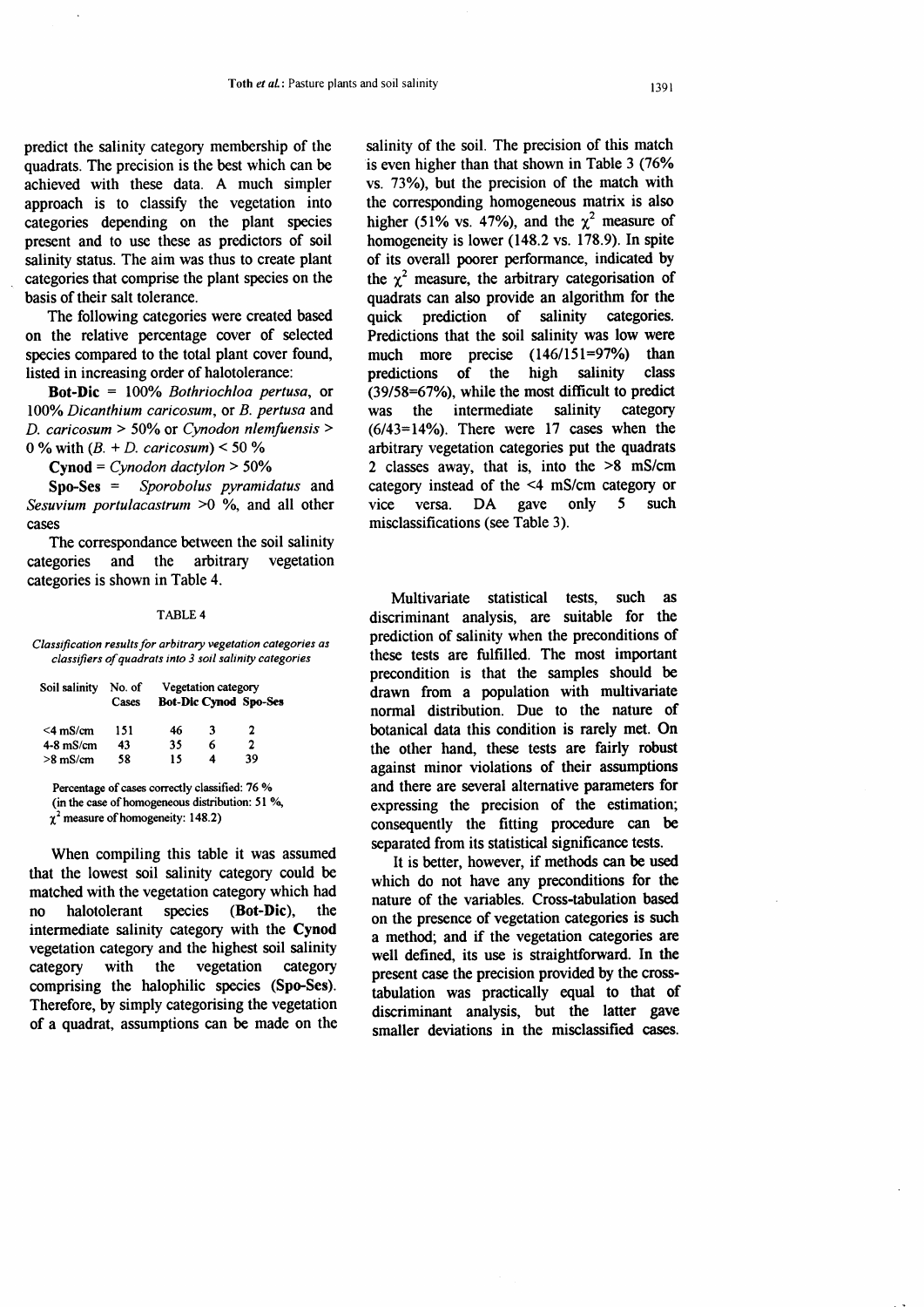Cross-tabulation was very useful, because it put two grass species, Bothriochloa pertusa and Dicanthium caricosum, whose separation was rather tiresome during the botanical survey, into one category. The resulting three categories (Table 4) are very easy for pasture managers to distinguish.

The use of vegetation demonstrated here, provides an economic, fast means of mapping the salinity of pastures and the resulting maps are precise enough for the management of pastures. This use of vegetation for predicting soil salinity should be considered as an example and not valid for different times and places. The relationship between plant composition and soil salinity often changes in time due to the temporal dynamism of soil salt concentration, and there are differences between the areas as well, since other factors besides soil salinity and water regime also influence plant composition.

In a realistic mapping situation the study quadrats, on which the classification and crosstabulation are calculated, must represent the range and relative frequency of plant composition types and soil salinity values and also most of the localities inside the area.

#### ACKNOWLEDGEMENTS

The stay and travel for carrying out the reported work was financed by the bilateral exchange programme of Hungarian and Cuban Academies of Science. Publication was supported by Hungarian National Science Foundation research grant No. T023271.

#### RESUMEN

En la vegetación de un pasto salinizado del Oriente de Cuba, en un área de 1000x2000m formada bajo influencias antropogénicas existen pocas gramineas nativas y la mayoría de éstas viven en áreas marginales, donde las especies forrajeras introducidas no pueden tolerar la alta salinidad. Se encontró una correlación estrecha entre la composición vegetal de 252 cuadrales de muestreo y la conductividad eléctrica del extracto de saturación del suelo. El orden de

tolerancia a la salinidad de las especies más frecuentes, desde las menos tolerantes hasta a las más tolerantes fue el siguiente: Bothriochloa pertusa, Dicanthium caricosum, C. plectostachyon y C. nlemfuensis, Cynodon dactylon y Sporobolus pyramidatus.

El pequeño número de especies encontradas, el fuerte estrés abiótico causado por la salinidad del suelo y el encharcamiento ocasional de la superficie de éste permiten, que la vegetación se pueda utilizar para predecir la salinidad del suelo con precisión aceptable. La categoría de salinidad del suelo  $(\leq 4, 4-8)$  o  $>8$  mS/cm) fue predicha con la precisión aproximada de 75% en el análisis de discriminancia y también a través del uso de categorías arbitrarias de vegetación. La categoría de menos salinidad<br>coincidó con la mayor cobertura de cobertura de Bothriochloa pertusa, Dicanthium caricosum, Cynodon nlemfuensis and C. plectostachyon. La categoria de mayor salinidad (>8 mS/cm), en la mayoria de los casos coincidi6 con la mayor cobertura de especies tolerantes a la salinidad como: Sporobolus promidatus Sesuvium Sporobolus pyramidatus, Sesuvium portulacastrum y otras halofitas.

Como las categorias de vegetación son fáciles de distinguir y la técnica de su clasificación es simple y no requiere ninguna condici6n estadistica se sugiere el uso de la ocurrencia de especies vegetales halotolerantes para evaluar el estado de salinidad de pastos.

## **REFERENCES**

- Ballenegger, R. 1929. Les méthodes de la cartographie des sols alcalins (salins). In: Transactions of the Atkali-Subcommission of the International Society of Soil Science. Vol. A Hungary. pp.9-12.
- Bhandari, M. M. 1978. Flora of the Indian desert. Scientific Publishers. Jodhpur.
- Bodrogközy, Gy. 1965. Ecology of the halophilic vegetation of the Pannonicum. II. Correlation between alkali (szik) plant communities and genetic soil classification in the Northern Hortobágy. Acta Bot. Hung. 11:1-51.
- Borhidi, A. 1991. Phytogeography and vegetation ecology of Cuba. Akaderniai Kiad6. Budapest. 858 p.

(Reproduced from a camera-ready copy prepared by authors)